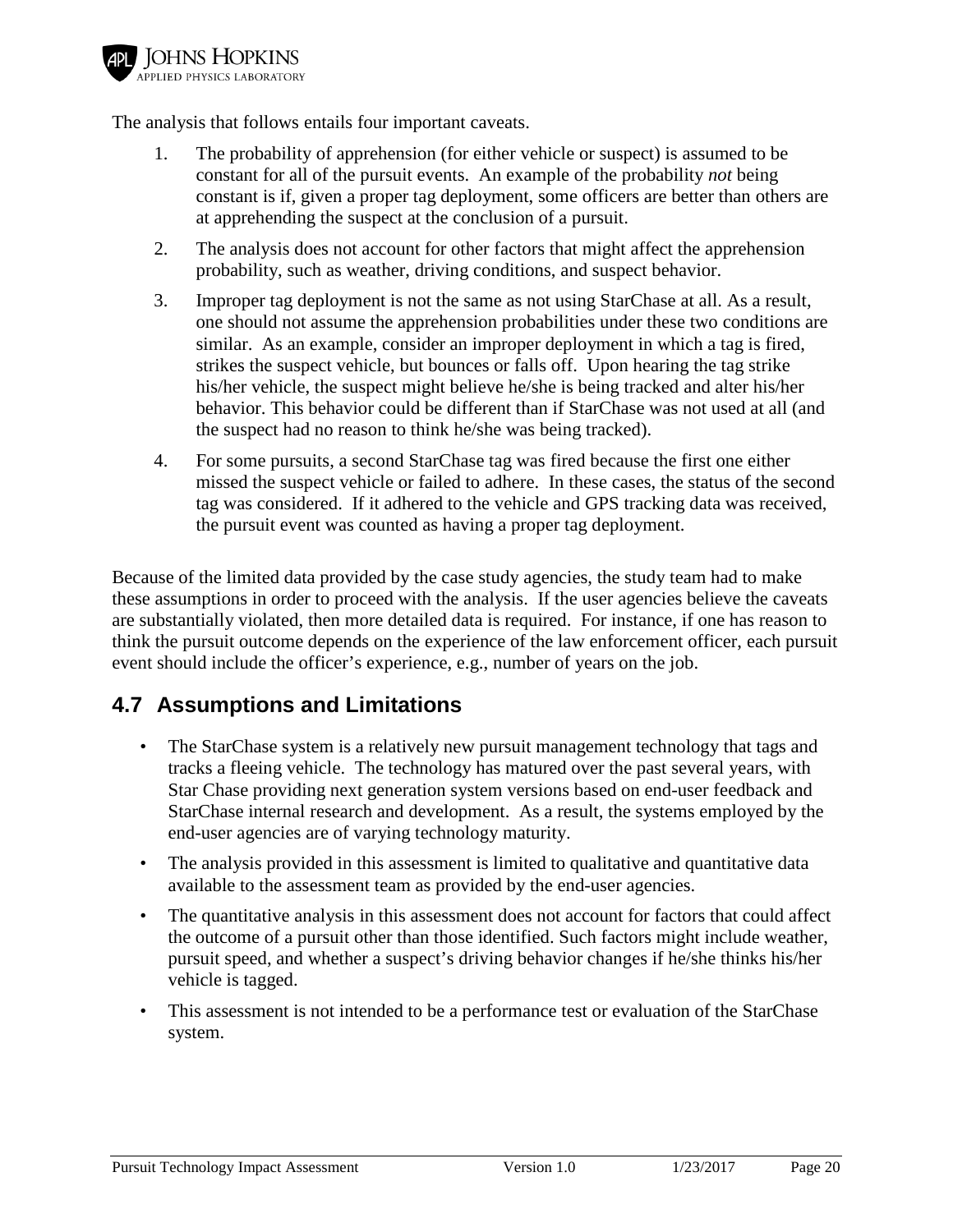

The analysis that follows entails four important caveats.

- 1. The probability of apprehension (for either vehicle or suspect) is assumed to be constant for all of the pursuit events. An example of the probability *not* being constant is if, given a proper tag deployment, some officers are better than others are at apprehending the suspect at the conclusion of a pursuit.
- 2. The analysis does not account for other factors that might affect the apprehension probability, such as weather, driving conditions, and suspect behavior.
- 3. Improper tag deployment is not the same as not using StarChase at all. As a result, one should not assume the apprehension probabilities under these two conditions are similar. As an example, consider an improper deployment in which a tag is fired, strikes the suspect vehicle, but bounces or falls off. Upon hearing the tag strike his/her vehicle, the suspect might believe he/she is being tracked and alter his/her behavior. This behavior could be different than if StarChase was not used at all (and the suspect had no reason to think he/she was being tracked).
- 4. For some pursuits, a second StarChase tag was fired because the first one either missed the suspect vehicle or failed to adhere. In these cases, the status of the second tag was considered. If it adhered to the vehicle and GPS tracking data was received, the pursuit event was counted as having a proper tag deployment.

Because of the limited data provided by the case study agencies, the study team had to make these assumptions in order to proceed with the analysis. If the user agencies believe the caveats are substantially violated, then more detailed data is required. For instance, if one has reason to think the pursuit outcome depends on the experience of the law enforcement officer, each pursuit event should include the officer's experience, e.g., number of years on the job.

## **4.7 Assumptions and Limitations**

- The StarChase system is a relatively new pursuit management technology that tags and tracks a fleeing vehicle. The technology has matured over the past several years, with Star Chase providing next generation system versions based on end-user feedback and StarChase internal research and development. As a result, the systems employed by the end-user agencies are of varying technology maturity.
- The analysis provided in this assessment is limited to qualitative and quantitative data available to the assessment team as provided by the end-user agencies.
- The quantitative analysis in this assessment does not account for factors that could affect the outcome of a pursuit other than those identified. Such factors might include weather, pursuit speed, and whether a suspect's driving behavior changes if he/she thinks his/her vehicle is tagged.
- This assessment is not intended to be a performance test or evaluation of the StarChase system.